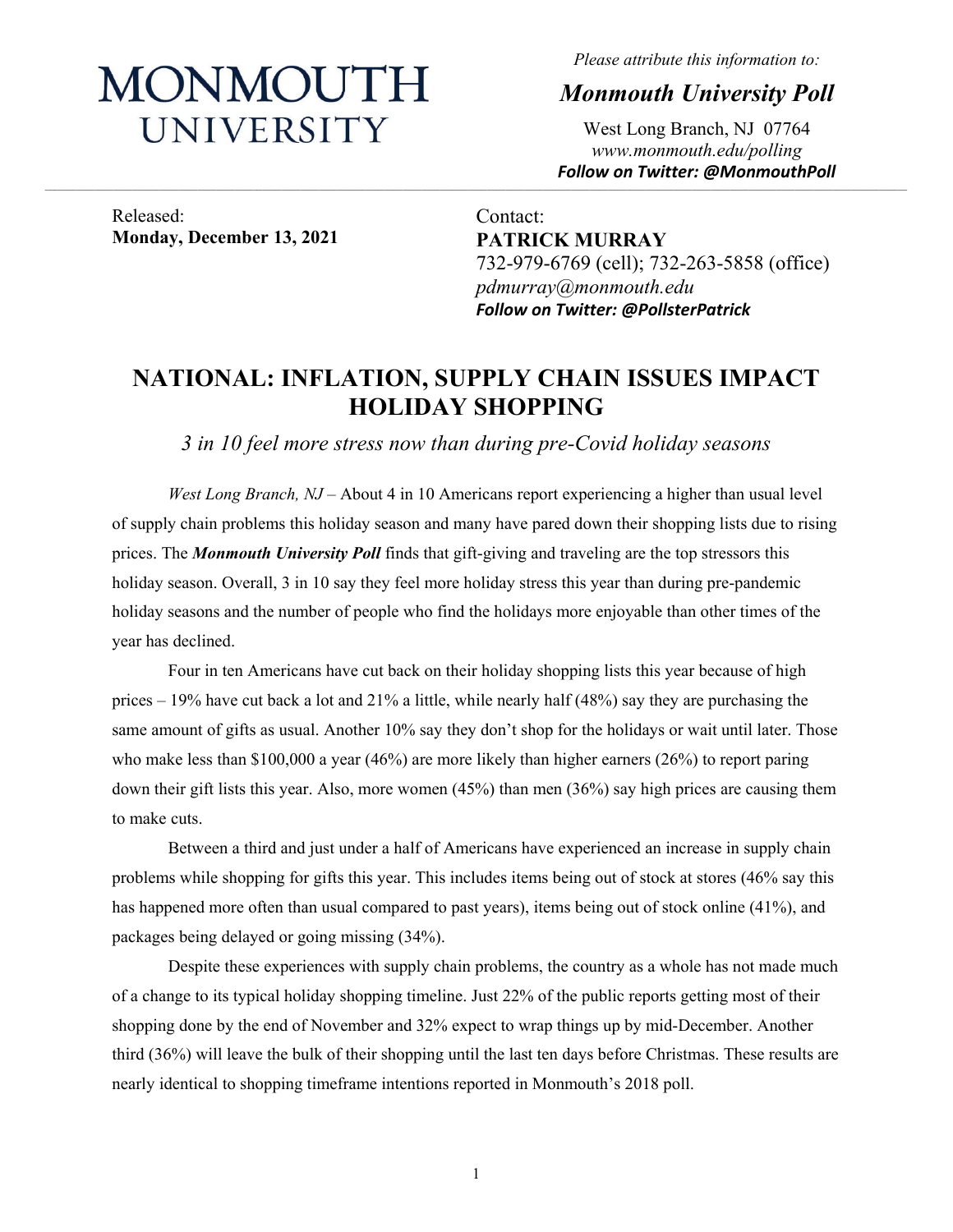"Inflation and supply chain problems are having an impact on holiday shopping. It appears that most Americans are trying to make this year as normal as they can, but it may be taking some of the joy out of the season," said Patrick Murray, director of the independent Monmouth University Polling Institute.

Just over 1 in 3 Americans (36%) find the holiday season to be more enjoyable than the rest of the year. This number has declined from 44% in 2015 and 41% in 2018. At the same time, 29% feel that the holidays are more stressful than the rest of the year, which has not really changed over the past six years (27% in 2015 and 29% in 2018).

Even though the number of people who report feeling the holiday season is more stressful than the rest of the year remains unchanged, about 3 in 10 (29%) American adults say they are experiencing more stress now compared to pre-pandemic holiday seasons. Another 10% say they actually have less stress than they did before Covid. When asked to compare their current holiday stress to last year – a time when the Covid infection rate was reaching its peak – 34% say they have less stress now, while 19% say they actually have more holiday stress than they did in 2020.

Overall, similar numbers of parents with children under age 18 (39%), adults under age 55 who do not have children (39%), and adults age 55 and older (32%) say they find the holidays more enjoyable than the rest of the year. However, non-parents under age 55 (34%) are somewhat more likely than parents (27%) or adults age 55 and older (25%) to say the holidays are more stressful. Non-parents under 55 years old (36%) are also somewhat more likely than parents (24%) and older adults (24%) to say that this year's season is more stressful than pre-Covid holidays.



"It is interesting that non-parents are feeling relatively more stress from the holidays. Perhaps that's because parents have been making more adjustments to their lives during Covid and that has become the new normal for them," said Murray.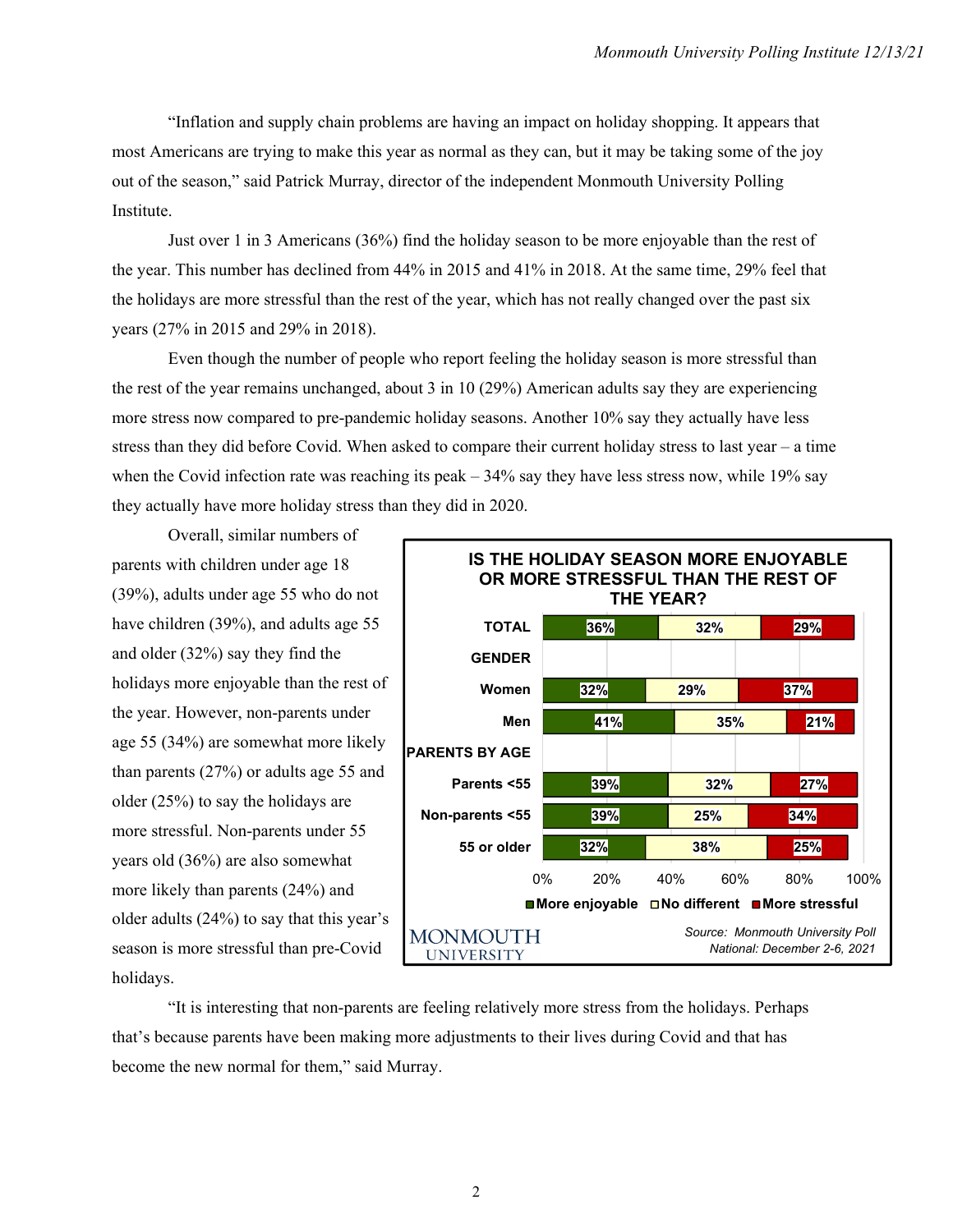Overall, 51% of Americans say finding the right gifts causes them at least a little stress during the holidays and 37% say the same about traveling. Other holiday stressors include being with family members (39%), cooking (32%), and putting up holiday decorations (24%). Among these five different holiday activities, the two that are most commonly identified as the top stressors are finding the right gifts (28%) and traveling (24%). The percentage of Americans who choose gift-buying as their biggest stressor is unchanged from 2018 (28%), but the number who point to traveling as causing them the most stress has ticked up from 17% three years ago.



Overall, 48% of non-parents under age 55 get stressed from traveling (similar to 45% in 2018). This problem is lower for parents (30%, which is down from 41% in 2018) and those age 55 and older (30%, up from 21% in 2018). Gift-buying is more likely to be seen as a source of stress for adults under 55 years old – whether they are parents  $(61\%)$  or not  $(55\%)$  – than it is for those age 55 and older  $(43\%)$ . These results are virtually unchanged from 2018.

The *Monmouth University Poll* was conducted by telephone from December 2 to 6, 2021 with 808 adults in the United States. The question results in this release have a margin of error of +/- 3.5 percentage points. The poll was conducted by the Monmouth University Polling Institute in West Long Branch, NJ.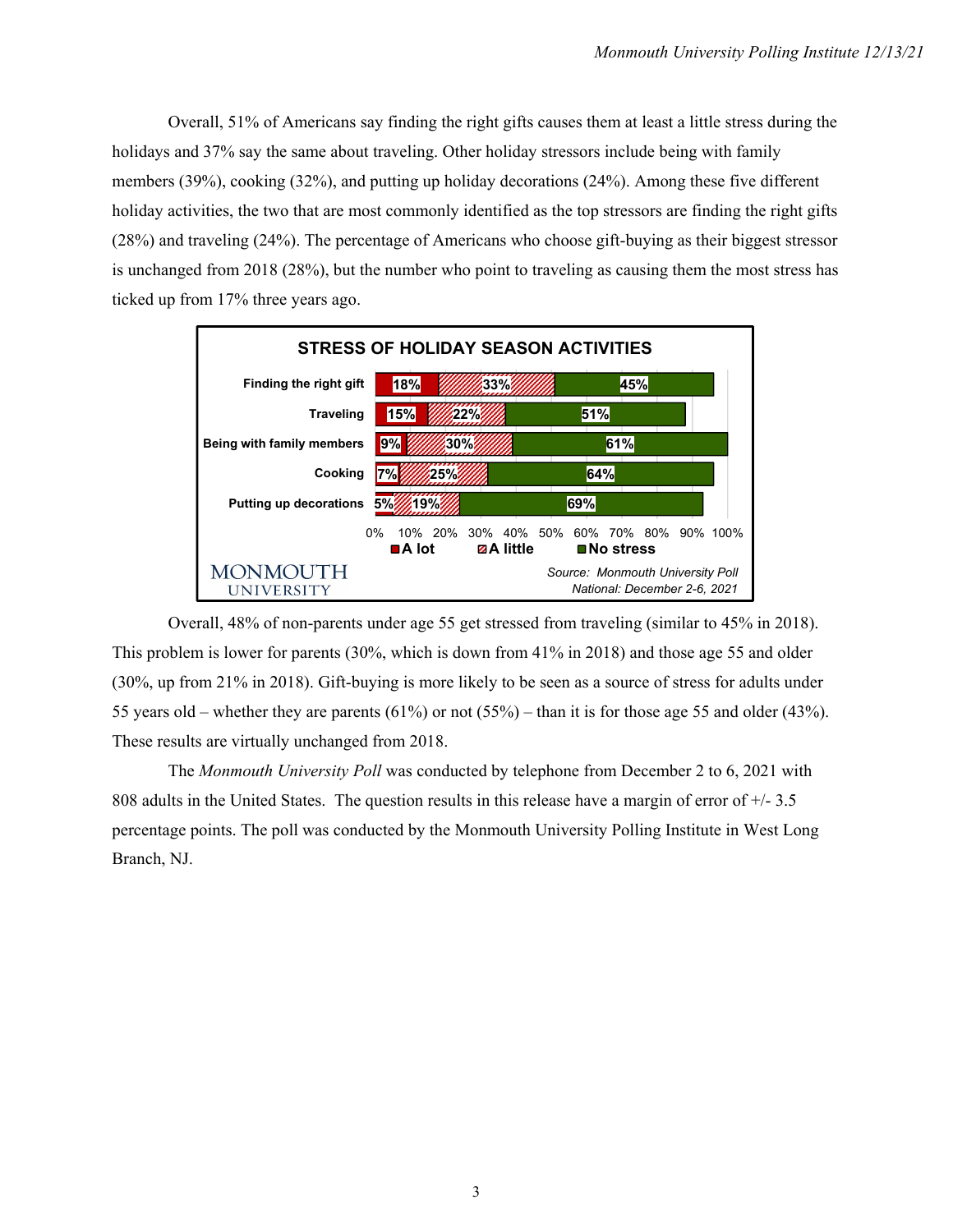# **QUESTIONS AND RESULTS**

(\* Some columns may not add to 100% due to rounding.)

[*Q1-11 previously released.*]

[*Q12-19 held for future release.*]

20. Do you celebrate Christmas, Hanukkah, Kwanzaa, or none of these holidays? [*If YES*: Which?] [*Note: Results add to more than 100% because multiple responses were accepted.*]

| --               |       |       |       |         |
|------------------|-------|-------|-------|---------|
| (n)              | (808) | (802) | (806) | (1,006) |
| (VOL) Don't know | 1%    | 1%    | 1%    | 1%      |
| None of these    | 7%    | 7%    | 8%    | 4%      |
| Kwanzaa          | 5%    | 4%    | 3%    | 3%      |
| Hanukkah         | 7%    | 6%    | 5%    | 6%      |
| Christmas        | 91%   | 90%   | 89%   | 94%     |
| TREND:           | 2021  | 2018  | 2017  | 2015    |
|                  | Dec.  | Nov.  | Dec.  | Dec.    |

21. Do you find the holiday season generally more enjoyable or more stressful than the rest of the year, or is it no different?

| TREND:           | Dec.      | Nov.  | Dec.    |
|------------------|-----------|-------|---------|
|                  | 2021      | 2018  | 2015    |
| More enjoyable   | 36%       | 41%   | 44%     |
| More stressful   | 29%       | 29%   | 27%     |
| No different     | 32%       | 27%   | 23%     |
| (VOL) Both       | 2%        | 3%    | 5%      |
| (VOL) Don't know | <b>0%</b> | $0\%$ | $0\%$   |
| (n)              | (808)     | (802) | (1,006) |

22. Thinking back to pre-Covid holiday seasons, are you currently feeling more stress, less stress, or about the same amount of stress as you did during the holidays before the pandemic?

|                  | Dec.  |
|------------------|-------|
|                  | 2021  |
| More             | 29%   |
| Less             | 10%   |
| About the same   | 59%   |
| (VOL) Don't know | 2%    |
| (n)              | (808) |

23. Now think back to about a year ago. Are you currently feeling more stress, less stress, or about the same amount of stress as you did during the holidays last year?

| 2021<br>19% |
|-------------|
|             |
|             |
| 34%         |
| 46%         |
| 1%          |
| (808)       |
|             |

24. During the holiday season, how much stress does each of the following activities cause you? First, [*READ ITEM*] – does that cause you a lot, a little, or no stress at all? [*ITEMS WERE ROTATED*]

#### Putting up holiday decorations

| TREND:                              | Dec.      | Nov.  |
|-------------------------------------|-----------|-------|
|                                     | 2021      | 2018  |
| A lot                               | 5%        | 6%    |
| A little                            | 19%       | 22%   |
| No stress at all                    | 69%       | 66%   |
| (VOL) Don't engage in that activity | 8%        | 5%    |
| (VOL) Don't know                    | <b>0%</b> | 1%    |
| (n)                                 | (808)     | (802) |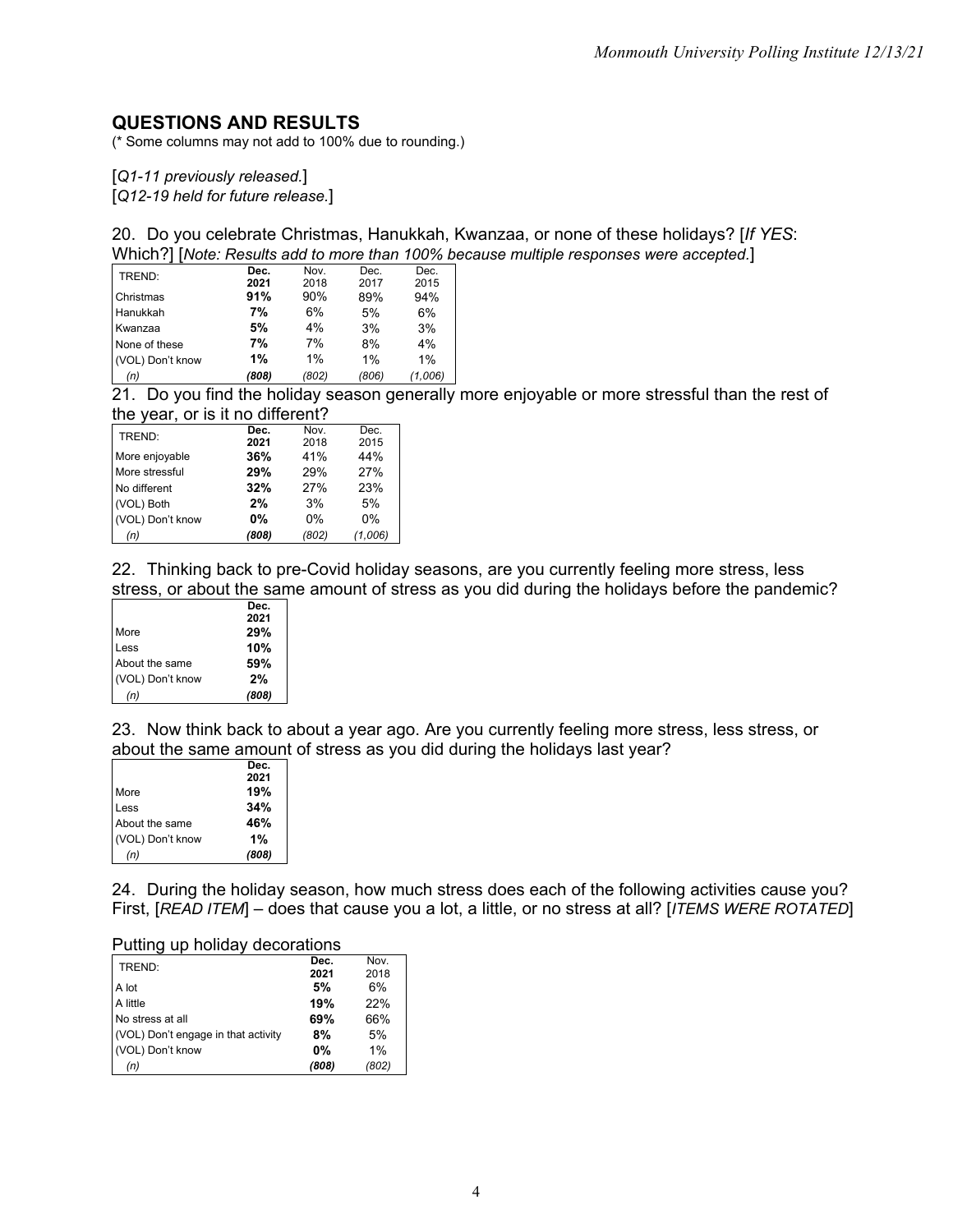## Finding the right gifts

| TREND:                              | Dec.      | Nov.  |
|-------------------------------------|-----------|-------|
|                                     | 2021      | 2018  |
| A lot                               | 18%       | 19%   |
| A little                            | 33%       | 33%   |
| No stress at all                    | 45%       | 45%   |
| (VOL) Don't engage in that activity | 3%        | 3%    |
| (VOL) Don't know                    | <b>0%</b> | 1%    |
| (n)                                 | (808)     | (802) |

# **Traveling**

| TREND:                              | Dec.  | Nov.  |
|-------------------------------------|-------|-------|
|                                     | 2021  | 2018  |
| A lot                               | 15%   | 11%   |
| A little                            | 22%   | 25%   |
| No stress at all                    | 51%   | 55%   |
| (VOL) Don't engage in that activity | 11%   | 9%    |
| (VOL) Don't know                    | $0\%$ | $0\%$ |
| (n)                                 | (808) | (802) |

## Cooking

| TREND:                              | Dec.      | Nov.  |
|-------------------------------------|-----------|-------|
|                                     | 2021      | 2018  |
| A lot                               | 7%        | 9%    |
| A little                            | 25%       | 19%   |
| No stress at all                    | 64%       | 67%   |
| (VOL) Don't engage in that activity | 4%        | 5%    |
| (VOL) Don't know                    | <b>0%</b> | $0\%$ |
| (n)                                 | (808)     | (802) |

#### Being with family members

| TREND:                              | Dec.      | Nov.  |
|-------------------------------------|-----------|-------|
|                                     | 2021      | 2018  |
| A lot                               | 9%        | 11%   |
| A little                            | 30%       | 24%   |
| No stress at all                    | 61%       | 63%   |
| (VOL) Don't engage in that activity | 1%        | 1%    |
| (VOL) Don't know                    | <b>0%</b> | $0\%$ |
| (n)                                 | (808)     | (802) |

# 25. And which of the things I just mentioned causes you the most stress during the holidays?

| TREND:                         | Dec.  | Nov.  |
|--------------------------------|-------|-------|
|                                | 2021  | 2018  |
| Putting up holiday decorations | 4%    | 7%    |
| Finding the right gifts        | 28%   | 28%   |
| Traveling                      | 24%   | 17%   |
| Cooking                        | 9%    | 9%    |
| Being with family members      | 17%   | 16%   |
| (VOL) Other                    | 1%    | 2%    |
| (VOL) None, no stress          | 16%   | 15%   |
| (VOL) Don't know               | 1%    | 6%    |
| (n)                            | (808) | (802) |
|                                |       |       |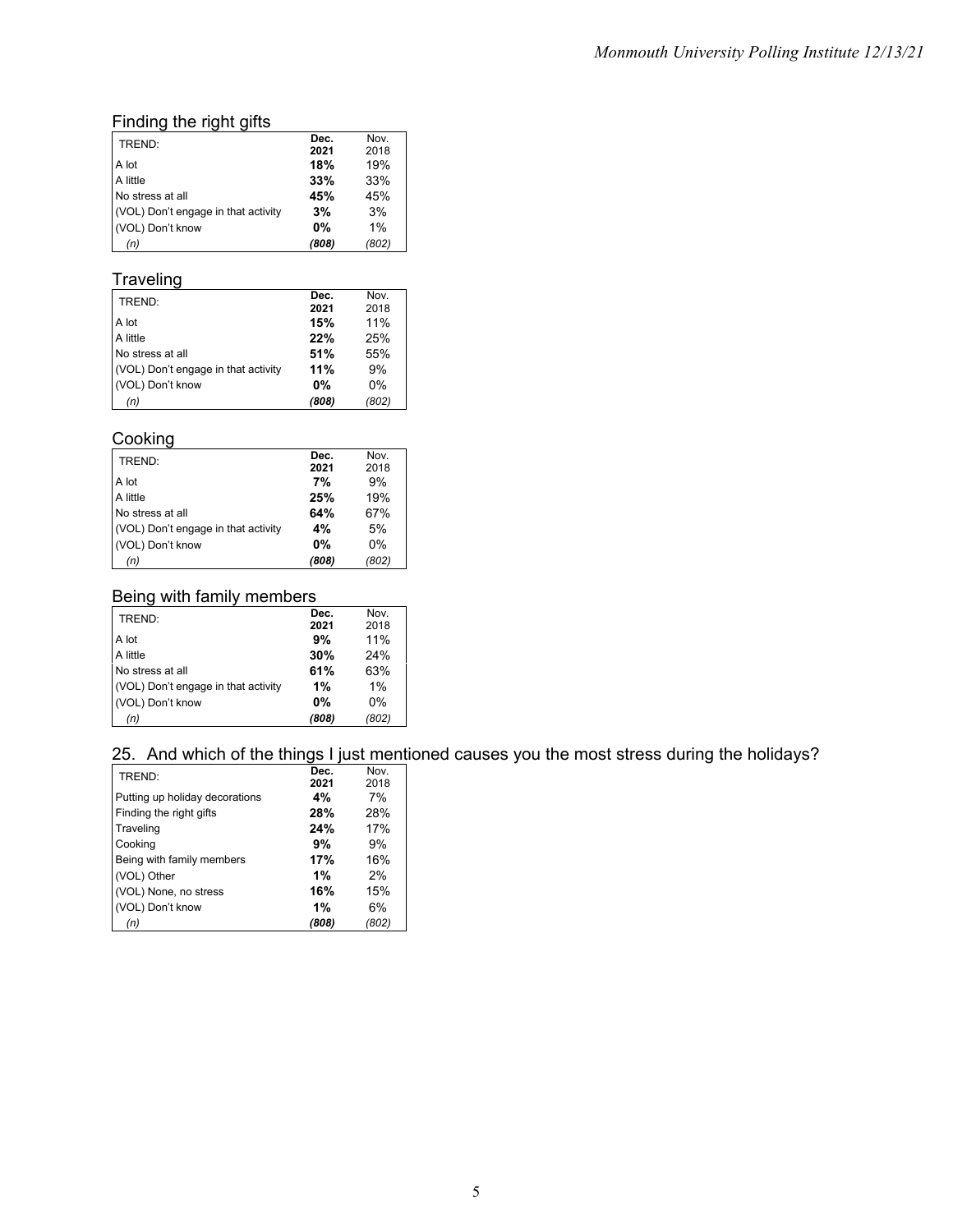26. Did you get most of your holiday shopping done by the end of November, will you get most of it done by December 15, or will you get most of it done in the 10 days before Christmas?

| TREND:                          | Dec.      | Nov.  |
|---------------------------------|-----------|-------|
|                                 | 2021      | 2018* |
| By end of November              | 22%       | 19%   |
| By December 15                  | 32%       | 32%   |
| In the 10 days before Christmas | 36%       | 38%   |
| (VOL) After Christmas           | <b>0%</b> | 1%    |
| (VOL) Do not shop for holidays  | 7%        | 6%    |
| (VOL) Don't know                | 2%        | 3%    |
| (n)                             | (808)     | (802) |

*\* 2018 question wording was* "*Will you get most of your holiday shopping done by the end of November …"*

27. While shopping for gifts this year versus holiday seasons before the pandemic, how often have the following situations happened? [*READ ITEM*] – has this happened more often, less often, or about the same as in past years? [*ITEMS WERE ROTATED*]

Shipping delays or packages that have gone missing

|                                            | Dec.  |
|--------------------------------------------|-------|
|                                            | 2021  |
| More often                                 | 34%   |
| Less often                                 | 8%    |
| About the same                             | 39%   |
| (VOL) Don't know                           | 10%   |
| Do not shop for/before holidays (from Q26) | 10%   |
| (n)                                        | (808) |

#### Items you want have been out of stock online

|                                            | Dec.  |
|--------------------------------------------|-------|
|                                            | 2021  |
| More often                                 | 41%   |
| Less often                                 | 7%    |
| About the same                             | 32%   |
| (VOL) Don't know                           | 10%   |
| Do not shop for/before holidays (from Q26) | 10%   |
| (n)                                        | (808) |
|                                            |       |

#### Items you want have been out of stock in stores

|                                            | Dec.  |
|--------------------------------------------|-------|
|                                            | 2021  |
| More often                                 | 46%   |
| Less often                                 | 7%    |
| About the same                             | 31%   |
| (VOL) Don't know                           | 6%    |
| Do not shop for/before holidays (from Q26) | 10%   |
| (n)                                        | (808) |

28. Have you cut back your shopping list this year because of high prices, or are you purchasing the same amount of gifts as usual? [*If CUT BACK:* Have you cut back by a lot or just a little?]

|                                            | Dec.  |
|--------------------------------------------|-------|
|                                            | 2021  |
| Cut back, a lot                            | 19%   |
| Cut back, a little                         | 21%   |
| Same amount as usual                       | 48%   |
| (VOL) Don't know                           | 2%    |
| Do not shop for/before holidays (from Q26) | 10%   |
| (n)                                        | (808) |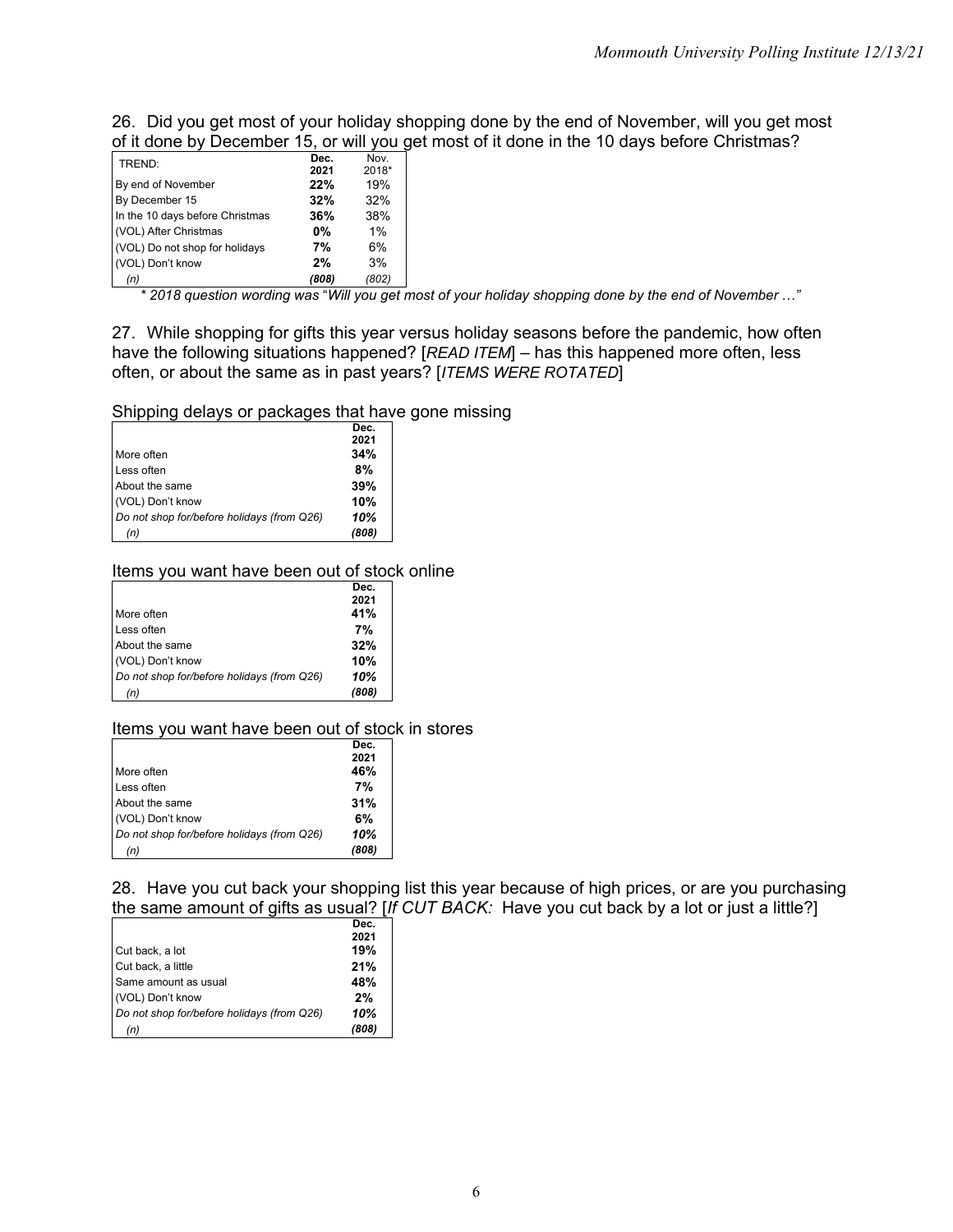#### **METHODOLOGY**

The *Monmouth University Poll* was sponsored and conducted by the Monmouth University Polling Institute from December 2 to 6, 2021 with a probability-based national random sample of 808 adults age 18 and older. This includes 285 contacted by a live interviewer on a landline telephone and 523 contacted by a live interviewer on a cell phone, in English. Telephone numbers were selected through a mix of random digit dialing and list-based sampling. Landline respondents were selected with a modified Troldahl-Carter youngest adult household screen. Interviewing services were provided by Braun Research, with sample obtained from Dynata (RDD, n=457), Aristotle (list, n=150) and a panel of prior Monmouth poll participants (n=201). Monmouth is responsible for all aspects of the survey design, data weighting and analysis. The full sample is weighted for region, age, education, gender and race based on US Census information (ACS 2018 one-year survey). For results based on this sample, one can say with 95% confidence that the error attributable to sampling has a maximum margin of plus or minus 3.5 percentage points (unadjusted for sample design). Sampling error can be larger for sub-groups (see table below). In addition to sampling error, one should bear in mind that question wording and practical difficulties in conducting surveys can introduce error or bias into the findings of opinion polls.

| DEMOGRAPHICS (weighted) |
|-------------------------|
| Self-Reported           |
| 26% Republican          |
| 44% Independent         |
| 30% Democrat            |
| 49% Male                |
| 51% Female              |
|                         |
| 31% 18-34               |
| 33% 35-54               |
| $36\%55+$               |
| 62% White               |
| 12% Black               |
| 17% Hispanic            |
| 8% Asian/Other          |
| 68% No degree           |
| 32% 4 year degree       |
|                         |
| <i>MARGIN OF ERROR</i>  |
|                         |

 $\overline{\Gamma}$ 

|                             |                      | unweighted<br>sample | moe<br>$(+/-)$ |
|-----------------------------|----------------------|----------------------|----------------|
| <b>TOTAL</b>                |                      | 808                  | 3.5%           |
| <i><b>SELF-REPORTED</b></i> | Republican           | 193                  | 7.1%           |
| <b>PARTY ID</b>             | Independent          | 331                  | 5.4%           |
|                             | Democrat             | 265                  | 6.0%           |
| <b>GENDER</b>               | Male                 | 399                  | 4.9%           |
|                             | Female               | 409                  | 4.9%           |
| <b>PARENTS BY AGE</b>       | Under 55, parent     | 162                  | 7.7%           |
|                             | Under 55, non-parent | 223                  | 6.6%           |
|                             | Age 55+              | 415                  | 4.8%           |
| <b>INCOME</b>               | $<$ \$50K            | 248                  | 6.2%           |
|                             | \$50 to <\$100K      | 245                  | 6.3%           |
|                             | $$100K+$             | 250                  | 6.2%           |
| RACE                        | White, non-Hispanic  | 561                  | 4.1%           |
|                             | Other                | 216                  | 6.7%           |
| <i>COLLEGE GRADUATE</i>     | No degree            | 391                  | 5.0%           |
|                             | 4 year degree        | 414                  | 4.8%           |

**###**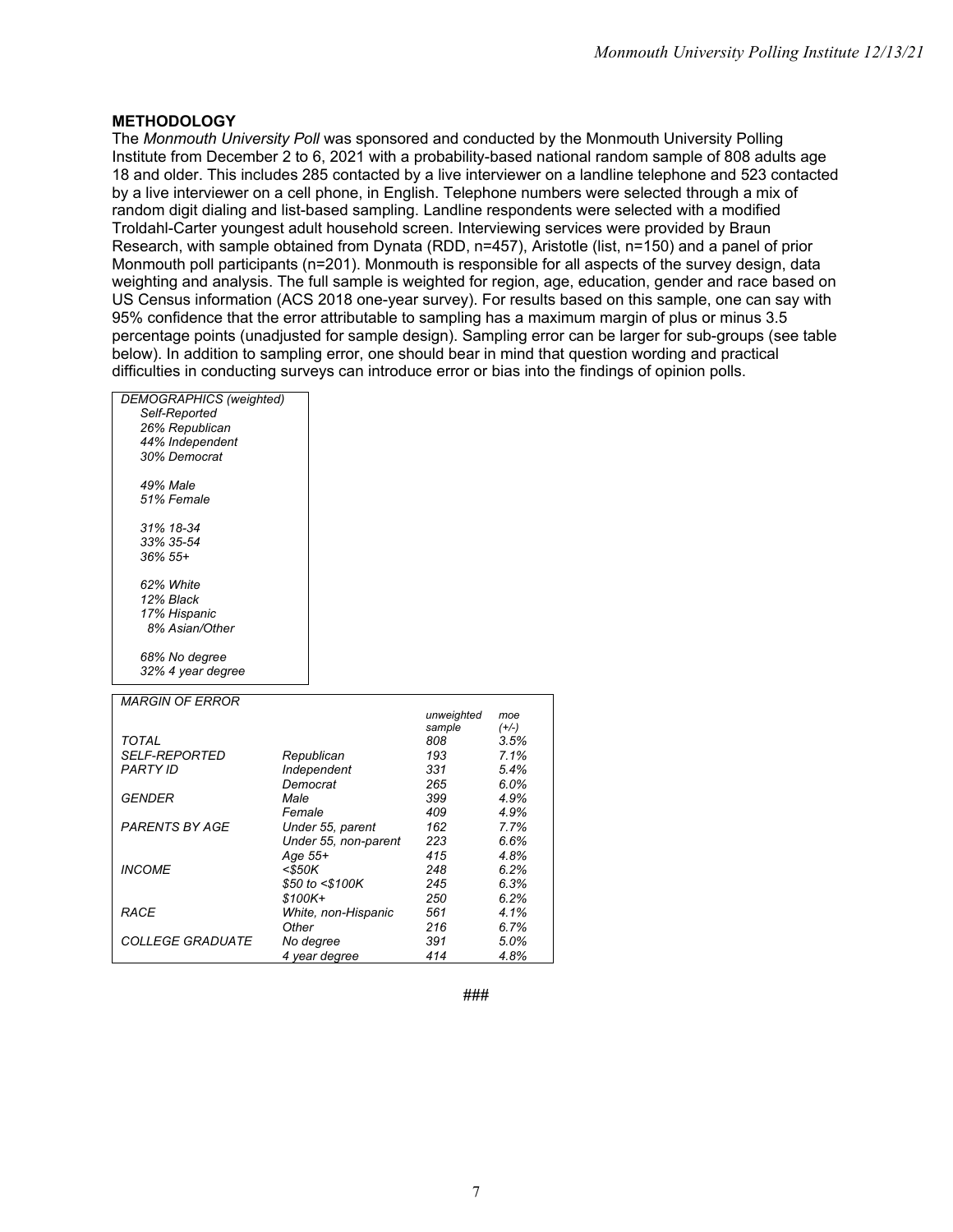|                                                                                                                                          |                 | <b>TOTAL</b> |               | PARTY ID |                                                                                                                                                                                                                                                                                                                                                                                                  | <b>GENDER</b> |                     |                     | AGE BY KIDS          |         |  |
|------------------------------------------------------------------------------------------------------------------------------------------|-----------------|--------------|---------------|----------|--------------------------------------------------------------------------------------------------------------------------------------------------------------------------------------------------------------------------------------------------------------------------------------------------------------------------------------------------------------------------------------------------|---------------|---------------------|---------------------|----------------------|---------|--|
|                                                                                                                                          |                 |              | Rep           | Ind      | Dem                                                                                                                                                                                                                                                                                                                                                                                              | Male          | Female              | Parent,<br>under 55 | No kids.<br>under 55 | Age 55+ |  |
| 20. Do you celebrate Christmas,<br>Hanukkah, Kwanza, or none of                                                                          | Christmas       | 91%          | 96%           | 89%      | 90%                                                                                                                                                                                                                                                                                                                                                                                              | 91%           | 91%                 | 97%                 | 90%                  | 90%     |  |
| these holidays? [MULTIPLE                                                                                                                | Hanukkah        | 7%           | 7%            | 8%       | 6%                                                                                                                                                                                                                                                                                                                                                                                               | 9%            | 6%                  | 4%                  | 9%                   | 7%      |  |
| RESPONSES ACCEPTED]                                                                                                                      | Kwanzaa         | 5%           | 2%            | 5%       | 6%                                                                                                                                                                                                                                                                                                                                                                                               | 6%            | 3%                  | 3%                  | 3%                   | 6%      |  |
|                                                                                                                                          | None of these   | 7%           | 1%            | 8%       | 8%<br>6%<br>7%<br>1%<br>0%<br>1%<br>0%<br>1%<br><b>RACE</b><br><b>COLLEGE GRAD</b><br>White<br>Hsp-Blk-<br><b>No</b><br>4 yr<br>non-Hisp<br>Asn-Oth<br>degree<br>degree<br>89%<br>91%<br>94%<br>91%<br>8%<br>8%<br>7%<br>7%<br>3%<br>8%<br>5%<br>4%<br>5%<br>4%<br>9%<br>7%<br>0%<br>1%<br>1%<br>1%<br><b>GENDER</b><br>Parent,<br>Male<br>Dem<br>Female<br>under 55<br>41%<br>34%<br>32%<br>39% | 8%            | 8%                  |                     |                      |         |  |
|                                                                                                                                          | [VOL] Dont know | 1%           | 0%            | 1%       |                                                                                                                                                                                                                                                                                                                                                                                                  |               |                     |                     | $0\%$                | 1%      |  |
|                                                                                                                                          |                 |              | <b>INCOME</b> |          |                                                                                                                                                                                                                                                                                                                                                                                                  |               |                     |                     |                      |         |  |
|                                                                                                                                          |                 |              |               |          |                                                                                                                                                                                                                                                                                                                                                                                                  |               |                     |                     |                      |         |  |
|                                                                                                                                          |                 | $<$ \$50K    | \$50-100K     | \$100K+  |                                                                                                                                                                                                                                                                                                                                                                                                  |               |                     |                     |                      |         |  |
| 20. Do you celebrate Christmas,<br>Hanukkah, Kwanza, or none of                                                                          | Christmas       | 88%          | 96%           | 92%      |                                                                                                                                                                                                                                                                                                                                                                                                  |               |                     |                     |                      |         |  |
| these holidays? [MULTIPLE<br>RESPONSES ACCEPTED]                                                                                         | Hanukkah        | 5%           | 7%            | 10%      |                                                                                                                                                                                                                                                                                                                                                                                                  |               |                     |                     |                      |         |  |
|                                                                                                                                          | Kwanzaa         | 3%           | 3%            | 5%       |                                                                                                                                                                                                                                                                                                                                                                                                  |               |                     |                     |                      |         |  |
|                                                                                                                                          | None of these   | 11%          | 2%            | 3%       |                                                                                                                                                                                                                                                                                                                                                                                                  |               |                     |                     |                      |         |  |
|                                                                                                                                          | [VOL] Dont know | $0\%$        | $0\%$         | 1%       |                                                                                                                                                                                                                                                                                                                                                                                                  |               |                     |                     |                      |         |  |
|                                                                                                                                          |                 | <b>TOTAL</b> | PARTY ID      |          |                                                                                                                                                                                                                                                                                                                                                                                                  |               |                     |                     | AGE BY KIDS          |         |  |
|                                                                                                                                          |                 |              | Rep           | Ind      |                                                                                                                                                                                                                                                                                                                                                                                                  |               |                     |                     | No kids,<br>under 55 | Age 55+ |  |
| 21. Do you find the holiday                                                                                                              | More enjoyable  | 36%          | 41%           | 36%      |                                                                                                                                                                                                                                                                                                                                                                                                  |               |                     |                     | 39%                  | 32%     |  |
| season generally more enjoyable<br>or more stressful than the rest of                                                                    | More stressful  | 29%          | 29%           | 29%      | 32%                                                                                                                                                                                                                                                                                                                                                                                              | 21%           | 37%                 | 27%                 | 34%                  | 25%     |  |
| the year, or is it no different?                                                                                                         | No different    | 32%          | 28%           | 31%      | 33%                                                                                                                                                                                                                                                                                                                                                                                              | 35%           | 29%                 | 32%                 | 25%                  | 38%     |  |
|                                                                                                                                          | [VOL] Both      | 2%           | 1%            | 4%       | 1%                                                                                                                                                                                                                                                                                                                                                                                               | 3%            | 2%                  | 1%                  | 2%                   | 3%      |  |
|                                                                                                                                          | [VOL] Dont know | $0\%$        | 1%            | 0%       | 0%                                                                                                                                                                                                                                                                                                                                                                                               | 0%            | 0%                  | 1%                  | 0%                   | 1%      |  |
|                                                                                                                                          |                 |              | <b>INCOME</b> |          |                                                                                                                                                                                                                                                                                                                                                                                                  | <b>RACE</b>   | <b>COLLEGE GRAD</b> |                     |                      |         |  |
|                                                                                                                                          |                 |              |               |          | White                                                                                                                                                                                                                                                                                                                                                                                            | Hsp-Blk-      | No                  | 4 yr                |                      |         |  |
|                                                                                                                                          |                 | $<$ \$50K    | \$50-100K     | \$100K+  | non-Hisp                                                                                                                                                                                                                                                                                                                                                                                         | Asn-Oth       | degree              | degree              |                      |         |  |
| 21. Do you find the holiday<br>season generally more enjoyable<br>or more stressful than the rest of<br>the year, or is it no different? | More enjoyable  | 26%          | 42%           | 46%      | 38%                                                                                                                                                                                                                                                                                                                                                                                              | 35%           | 36%                 | 38%                 |                      |         |  |
|                                                                                                                                          | More stressful  | 36%          | 26%           | 26%      | 31%                                                                                                                                                                                                                                                                                                                                                                                              | 27%           | 27%                 | 34%                 |                      |         |  |
|                                                                                                                                          | No different    | 36%          | 29%           | 24%      | 29%                                                                                                                                                                                                                                                                                                                                                                                              | 34%           | 35%                 | 25%                 |                      |         |  |

**0% 0% 1% 1% 0% 1% 0% 2% 3% 3% 1% 4% 2% 3% 36% 29% 24% 29% 34% 35% 25%**

[VOL] Both [VOL] Dont know

г

Monmouth University Poll -- NATIONAL -- 12/13/21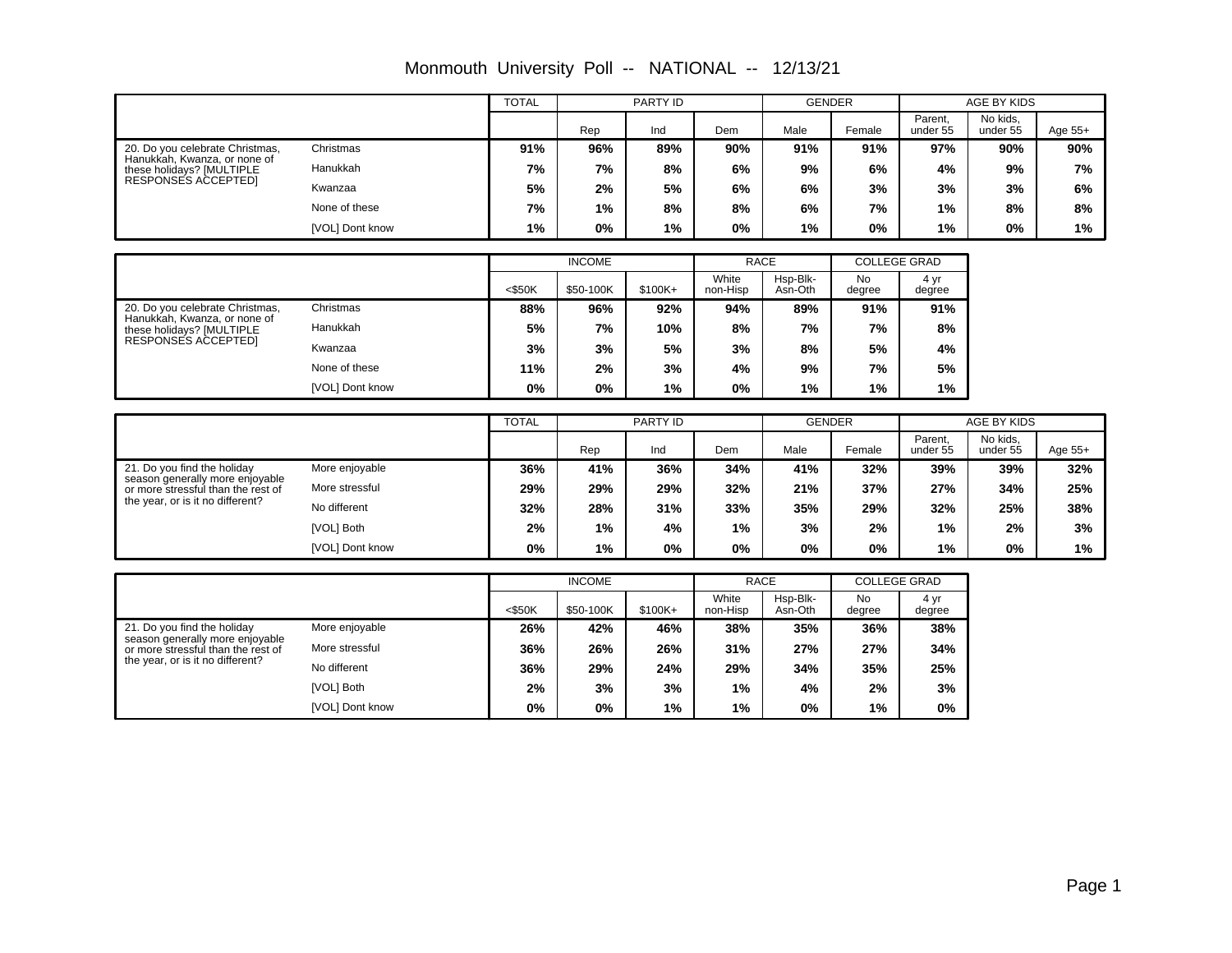|                                                                                                                                                                                                           |                 |     | <b>TOTAL</b><br>PARTY ID |     |     | <b>GENDER</b> |        | AGE BY KIDS         |                      |           |
|-----------------------------------------------------------------------------------------------------------------------------------------------------------------------------------------------------------|-----------------|-----|--------------------------|-----|-----|---------------|--------|---------------------|----------------------|-----------|
|                                                                                                                                                                                                           |                 |     | Rep                      | Ind | Dem | Male          | Female | Parent,<br>under 55 | No kids.<br>under 55 | Age $55+$ |
| 22. Thinking back to pre-Covid<br>holiday seasons, are you currently<br>feeling more stress, less stress, or<br>about the same amount of stress<br>as you did during the holidays<br>before the pandemic? | More            | 29% | 32%                      | 27% | 30% | 24%           | 34%    | 24%                 | 36%                  | 24%       |
|                                                                                                                                                                                                           | Less            | 10% | 9%                       | 9%  | 14% | 10%           | 11%    | 14%                 | 10%                  | 9%        |
|                                                                                                                                                                                                           | About the same  | 59% | 59%                      | 63% | 54% | 64%           | 55%    | 61%                 | 54%                  | 64%       |
|                                                                                                                                                                                                           | [VOL] Dont know | 2%  | 1%                       | 2%  | 2%  | 2%            | 1%     | 1%                  | 1%                   | 3%        |

# Monmouth University Poll -- NATIONAL -- 12/13/21

|                                                                                                                                                                                                           |                 |           | <b>INCOME</b> |          | <b>RACE</b>       |                     | <b>COLLEGE GRAD</b> |                |
|-----------------------------------------------------------------------------------------------------------------------------------------------------------------------------------------------------------|-----------------|-----------|---------------|----------|-------------------|---------------------|---------------------|----------------|
|                                                                                                                                                                                                           |                 | $<$ \$50K | \$50-100K     | $$100K+$ | White<br>non-Hisp | Hsp-Blk-<br>Asn-Oth | No<br>degree        | 4 vr<br>degree |
| 22. Thinking back to pre-Covid<br>holiday seasons, are you currently<br>feeling more stress, less stress, or<br>about the same amount of stress<br>as you did during the holidays<br>before the pandemic? | More            | 33%       | 27%           | 21%      | 28%               | 30%                 | 29%                 | 28%            |
|                                                                                                                                                                                                           | Less            | 14%       | 8%            | 10%      | 9%                | 11%                 | 10%                 | 12%            |
|                                                                                                                                                                                                           | About the same  | 51%       | 63%           | 69%      | 61%               | 56%                 | 60%                 | 59%            |
|                                                                                                                                                                                                           | [VOL] Dont know | 2%        | 1%            | $1\%$    | 1%                | 3%                  | 2%                  | 1%             |

|                                                                                                                                                                                      |                 | <b>TOTAL</b> |     | PARTY ID |     | <b>GENDER</b> |        |                     | AGE BY KIDS          |           |
|--------------------------------------------------------------------------------------------------------------------------------------------------------------------------------------|-----------------|--------------|-----|----------|-----|---------------|--------|---------------------|----------------------|-----------|
|                                                                                                                                                                                      |                 |              | Rep | Ind      | Dem | Male          | Female | Parent,<br>under 55 | No kids,<br>under 55 | Age $55+$ |
| 23. Now think back to about a<br>year ago. Are you currently feeling<br>more stress, less stress, or about<br>the same amount of stress as you<br>did during the holidays last year? | More            | 19%          | 27% | 14%      | 19% | 18%           | 21%    | 19%                 | 22%                  | 16%       |
|                                                                                                                                                                                      | Less            | 34%          | 21% | 38%      | 39% | 35%           | 33%    | 34%                 | 35%                  | 33%       |
|                                                                                                                                                                                      | About the same  | 46%          | 51% | 47%      | 42% | 46%           | 46%    | 47%                 | 42%                  | 51%       |
|                                                                                                                                                                                      | [VOL] Dont know | 1%           | 1%  | 1%       | 0%  | 1%            | 1%     | 1%                  | 1%                   | 1%        |

|                                                                                                                                                                                      |                 |           | <b>INCOME</b> |          |                   | <b>RACE</b>         | <b>COLLEGE GRAD</b> |                |
|--------------------------------------------------------------------------------------------------------------------------------------------------------------------------------------|-----------------|-----------|---------------|----------|-------------------|---------------------|---------------------|----------------|
|                                                                                                                                                                                      |                 | $<$ \$50K | \$50-100K     | $$100K+$ | White<br>non-Hisp | Hsp-Blk-<br>Asn-Oth | No<br>degree        | 4 yr<br>degree |
| 23. Now think back to about a<br>year ago. Are you currently feeling<br>more stress, less stress, or about<br>the same amount of stress as you<br>did during the holidays last year? | More            | 24%       | 17%           | 19%      | 17%               | 24%                 | 21%                 | 17%            |
|                                                                                                                                                                                      | Less            | 29%       | 35%           | 39%      | 32%               | 37%                 | 32%                 | 38%            |
|                                                                                                                                                                                      | About the same  | 47%       | 46%           | 42%      | 51%               | 39%                 | 47%                 | 44%            |
|                                                                                                                                                                                      | [VOL] Dont know | 0%        | 1%            | $1\%$    | $1\%$             | $1\%$               | $1\%$               | 1%             |

|                                                                                                                                           |                    | <b>TOTAL</b><br>PARTY ID |     |       | <b>GENDER</b> |      | AGE BY KIDS |                     |                      |         |
|-------------------------------------------------------------------------------------------------------------------------------------------|--------------------|--------------------------|-----|-------|---------------|------|-------------|---------------------|----------------------|---------|
|                                                                                                                                           |                    |                          | Rep | Ind   | Dem           | Male | Female      | Parent.<br>under 55 | No kids,<br>under 55 | Age 55+ |
| 24A. During the holiday season,<br>how much stress does each of the<br>following activities cause you:<br>Putting up holiday decorations? | A lot              | 5%                       | 4%  | 3%    | 6%            | 6%   | 4%          | 5%                  | 6%                   | 4%      |
|                                                                                                                                           | A little           | 19%                      | 18% | 19%   | 19%           | 13%  | 24%         | 22%                 | 18%                  | 17%     |
|                                                                                                                                           | No stress at all   | 69%                      | 69% | 71%   | 67%           | 73%  | 64%         | 66%                 | 71%                  | 68%     |
|                                                                                                                                           | [VOL] Dont do this | 8%                       | 9%  | 6%    | 8%            | 8%   | 7%          | 8%                  | 5%                   | 10%     |
|                                                                                                                                           | [VOL] Dont know    | 0%                       | 0%  | $0\%$ | 0%            | 0%   | 0%          | 0%                  | 0%                   | 0%      |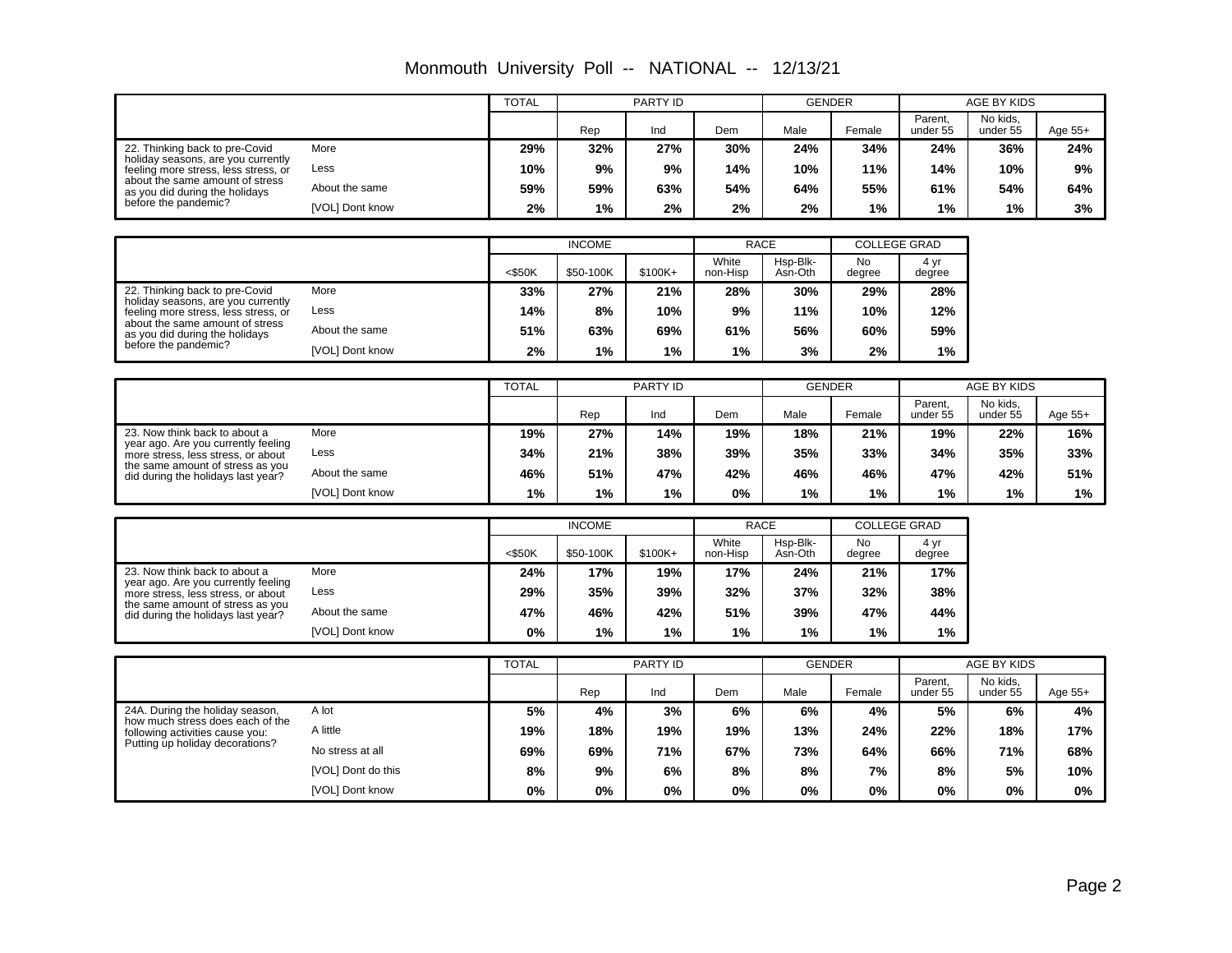|                                                                     |                    |              | <b>INCOME</b> |          |                   | <b>RACE</b>             |                     | <b>COLLEGE GRAD</b>         |             |         |
|---------------------------------------------------------------------|--------------------|--------------|---------------|----------|-------------------|-------------------------|---------------------|-----------------------------|-------------|---------|
|                                                                     |                    | $<$ \$50K    | \$50-100K     | \$100K+  | White<br>non-Hisp | Hsp-Blk-<br>Asn-Oth     | <b>No</b><br>degree | 4 yr<br>degree              |             |         |
| 24A. During the holiday season,<br>how much stress does each of the | A lot              | 3%           | 7%            | 7%       | 3%                | 8%                      | 5%                  | 5%                          |             |         |
| following activities cause you:                                     | A little           | 17%          | 22%           | 20%      | 21%               | 16%                     | 16%                 | 24%                         |             |         |
| Putting up holiday decorations?                                     | No stress at all   | 69%          | 65%           | 70%      | 70%               | 66%                     | 68%                 | 69%                         |             |         |
|                                                                     | [VOL] Dont do this | 10%          | 5%            | 4%       | 6%                | 11%                     | 10%                 | 2%                          |             |         |
|                                                                     | [VOL] Dont know    | 0%           | 0%            | 0%       | 0%                | 0%                      | 0%                  | $0\%$                       |             |         |
|                                                                     |                    | <b>TOTAL</b> |               | PARTY ID |                   |                         | <b>GENDER</b>       |                             | AGE BY KIDS |         |
|                                                                     |                    |              |               |          |                   |                         |                     | Parent,                     | No kids,    |         |
|                                                                     |                    |              | Rep           | Ind      | Dem               | Male                    | Female              | under 55                    | under 55    | Age 55+ |
| 24B. During the holiday season,<br>how much stress does each of the | A lot              | 18%          | 21%           | 19%      | 16%               | 16%                     | 21%                 | 24%                         | 22%         | 11%     |
| following activities cause you:                                     | A little           | 33%          | 29%           | 34%      | 38%               | 35%                     | 32%                 | 37%                         | 33%         | 32%     |
| Finding the right gifts?                                            | No stress at all   | 45%          | 47%           | 45%      | 42%               | 48%                     | 42%                 | 39%                         | 43%         | 52%     |
|                                                                     | [VOL] Dont do this | 3%           | 3%            | 1%       | 4%                | 1%                      | 4%                  | 0%                          | 2%          | 5%      |
|                                                                     | [VOL] Dont know    | 0%           | 0%            | 0%       | 0%                | 0%                      | 0%                  | 0%                          | 0%          | $0\%$   |
|                                                                     |                    |              |               |          |                   |                         |                     |                             |             |         |
|                                                                     |                    |              | <b>INCOME</b> |          | White             | <b>RACE</b><br>Hsp-Blk- | N <sub>o</sub>      | <b>COLLEGE GRAD</b><br>4 yr |             |         |
|                                                                     |                    | $<$ \$50K    | \$50-100K     | \$100K+  | non-Hisp          | Asn-Oth                 | degree              | degree                      |             |         |
| 24B. During the holiday season,<br>how much stress does each of the | A lot              | 20%          | 23%           | 15%      | 16%               | 24%                     | 20%                 | 16%                         |             |         |
| following activities cause you:                                     | A little           | 30%          | 34%           | 38%      | 39%               | 25%                     | 30%                 | 41%                         |             |         |
| Finding the right gifts?                                            | No stress at all   | 45%          | 43%           | 46%      | 42%               | 48%                     | 46%                 | 43%                         |             |         |
|                                                                     | [VOL] Dont do this | 6%           | 0%            | 1%       | 3%                | 2%                      | 3%                  | 1%                          |             |         |
|                                                                     | [VOL] Dont know    | 0%           | 0%            | 0%       | 0%                | 0%                      | 0%                  | 0%                          |             |         |
|                                                                     |                    | <b>TOTAL</b> |               | PARTY ID |                   |                         | <b>GENDER</b>       |                             | AGE BY KIDS |         |
|                                                                     |                    |              |               |          |                   |                         |                     | Parent,                     | No kids,    |         |
|                                                                     |                    |              | Rep           | Ind      | Dem               | Male                    | Female              | under 55                    | under 55    | Age 55+ |
| 24C. During the holiday season.<br>how much stress does each of the | A lot              | 15%          | 14%           | 14%      | 19%               | 12%                     | 19%                 | 15%                         | 20%         | 11%     |
| following activities cause you:                                     | A little           | 22%          | 19%           | 24%      | 23%               | 26%                     | 18%                 | 15%                         | 28%         | 19%     |
| Traveling?                                                          | No stress at all   | 51%          | 51%           | 56%      | 43%               | 53%                     | 50%                 | 64%                         | 45%         | 50%     |
|                                                                     | [VOL] Dont do this | 11%          | 15%           | 6%       | 15%               | 9%                      | 14%                 | 6%                          | 7%          | 19%     |
|                                                                     | [VOL] Dont know    | 0%           | 0%            | 0%       | 0%                | $0\%$                   | 0%                  | 0%                          | 0%          | 0%      |

Monmouth University Poll -- NATIONAL -- 12/13/21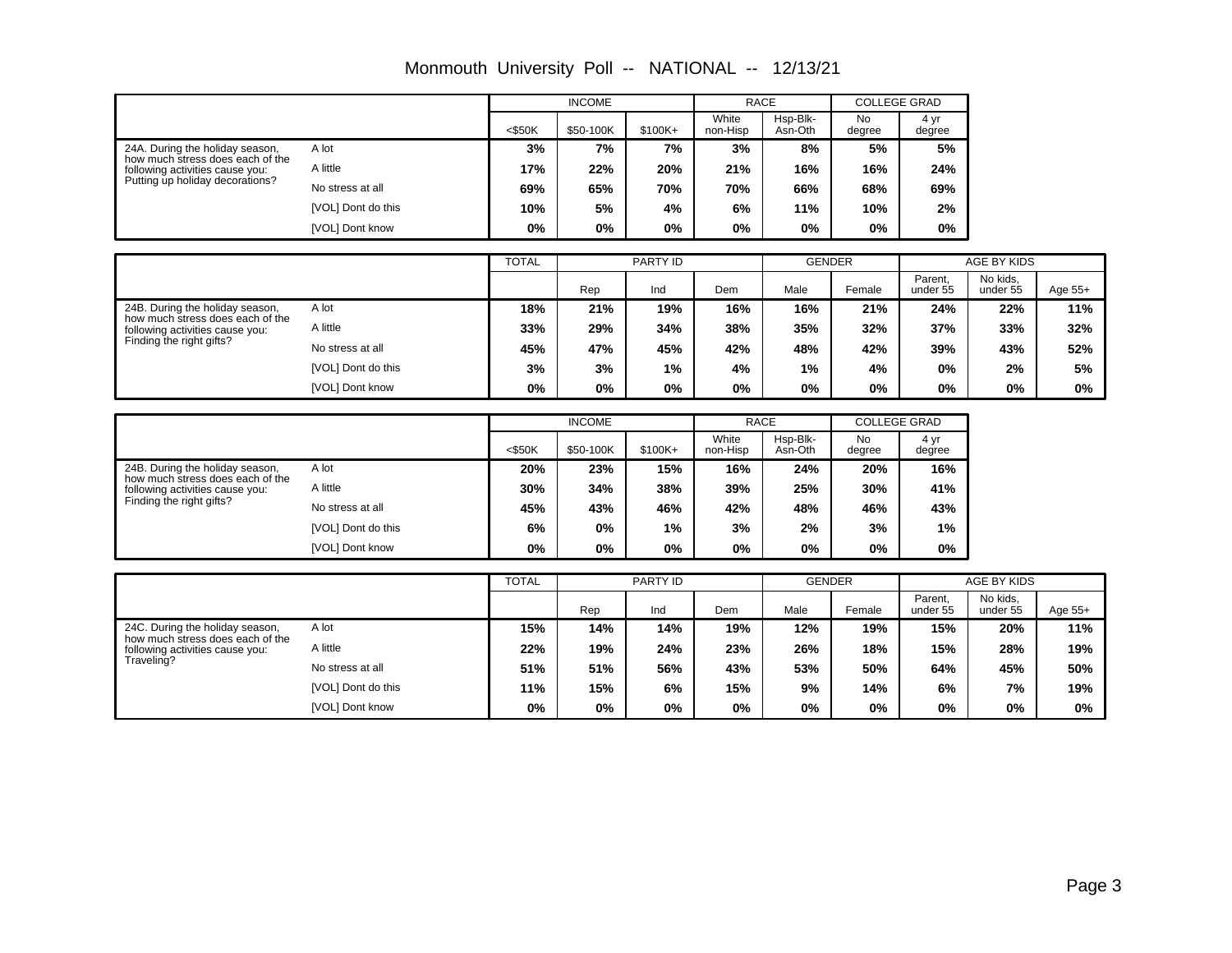|                                                                     |                    |              | <b>INCOME</b> |                 |                   | <b>RACE</b>         |               | <b>COLLEGE GRAD</b> |                         |         |
|---------------------------------------------------------------------|--------------------|--------------|---------------|-----------------|-------------------|---------------------|---------------|---------------------|-------------------------|---------|
|                                                                     |                    | $<$ \$50K    | \$50-100K     | \$100K+         | White<br>non-Hisp | Hsp-Blk-<br>Asn-Oth | No<br>degree  | 4 yr<br>degree      |                         |         |
| 24C. During the holiday season,<br>how much stress does each of the | A lot              | 17%          | 17%           | 13%             | 11%               | 22%                 | 15%           | 16%                 |                         |         |
| following activities cause you:                                     | A little           | 17%          | 21%           | 31%             | 23%               | 20%                 | 17%           | 33%                 |                         |         |
| Traveling?                                                          | No stress at all   | 52%          | 51%           | 50%             | 53%               | 49%                 | 55%           | 43%                 |                         |         |
|                                                                     | [VOL] Dont do this | 14%          | 10%           | 6%              | 12%               | 10%                 | 13%           | 8%                  |                         |         |
|                                                                     | [VOL] Dont know    | 0%           | 0%            | 0%              | 0%                | 0%                  | 0%            | 0%                  |                         |         |
|                                                                     |                    | <b>TOTAL</b> |               | <b>PARTY ID</b> |                   |                     |               |                     |                         |         |
|                                                                     |                    |              |               |                 |                   |                     | <b>GENDER</b> | Parent,             | AGE BY KIDS<br>No kids, |         |
|                                                                     |                    |              | Rep           | Ind             | Dem               | Male                | Female        | under 55            | under 55                | Age 55+ |
| 24D. During the holiday season,<br>how much stress does each of the | A lot              | 7%           | 6%            | 6%              | 8%                | 3%                  | 10%           | 8%                  | 8%                      | 4%      |
| following activities cause you:<br>Cooking?                         | A little           | 25%          | 22%           | 28%             | 23%               | 20%                 | 29%           | 23%                 | 30%                     | 19%     |
|                                                                     | No stress at all   | 64%          | 66%           | 62%             | 64%               | 73%                 | 56%           | 63%                 | 60%                     | 70%     |
|                                                                     | [VOL] Dont do this | 4%           | 5%            | 4%              | 5%                | 3%                  | 5%            | 6%                  | 2%                      | 6%      |
|                                                                     | [VOL] Dont know    | 0%           | 0%            | 0%              | 0%                | 0%                  | 0%            | 0%                  | 0%                      | $0\%$   |
|                                                                     |                    |              | <b>INCOME</b> |                 |                   | <b>RACE</b>         |               | <b>COLLEGE GRAD</b> |                         |         |
|                                                                     |                    |              |               |                 | White             | Hsp-Blk-            | No            | 4 yr                |                         |         |
|                                                                     |                    | $<$ \$50K    | \$50-100K     | \$100K+         | non-Hisp          | Asn-Oth             | degree        | degree              |                         |         |
| 24D. During the holiday season.<br>how much stress does each of the | A lot              | 10%          | 6%            | 4%              | 6%                | 9%                  | 6%            | 8%                  |                         |         |
| following activities cause you:                                     | A little           | 22%          | 33%           | 22%             | 23%               | 28%                 | 24%           | 24%                 |                         |         |
| Cooking?                                                            | No stress at all   | 61%          | 59%           | 72%             | 67%               | 57%                 | 63%           | 66%                 |                         |         |
|                                                                     | [VOL] Dont do this | 6%           | 2%            | 3%              | 3%                | 6%                  | 6%            | 2%                  |                         |         |
|                                                                     | [VOL] Dont know    | 0%           | 0%            | 0%              | 0%                | 0%                  | 0%            | 0%                  |                         |         |
|                                                                     |                    | <b>TOTAL</b> |               | PARTY ID        |                   |                     | <b>GENDER</b> |                     | AGE BY KIDS             |         |
|                                                                     |                    |              |               |                 |                   |                     |               | Parent.             | No kids.                |         |
|                                                                     |                    |              | Rep           | Ind             | Dem               | Male                | Female        | under 55            | under 55                | Age 55+ |
| 24E. During the holiday season,<br>how much stress does each of the | A lot              | 9%           | 5%            | 8%              | 13%               | 9%                  | 9%            | 11%                 | 10%                     | 7%      |
| following activities cause you:                                     | A little           | 30%          | 22%           | 32%             | 32%               | 30%                 | 30%           | 27%                 | 39%                     | 21%     |
| Being with family members?                                          | No stress at all   | 61%          | 72%           | 59%             | 54%               | 61%                 | 60%           | 62%                 | 51%                     | 71%     |
|                                                                     | [VOL] Dont do this | 1%           | 1%            | 1%              | 0%                | 1%                  | 1%            | 1%                  | 0%                      | 1%      |
|                                                                     | [VOL] Dont know    | 0%           | 0%            | 0%              | 0%                | 0%                  | 0%            | 0%                  | $0\%$                   | 0%      |

Monmouth University Poll -- NATIONAL -- 12/13/21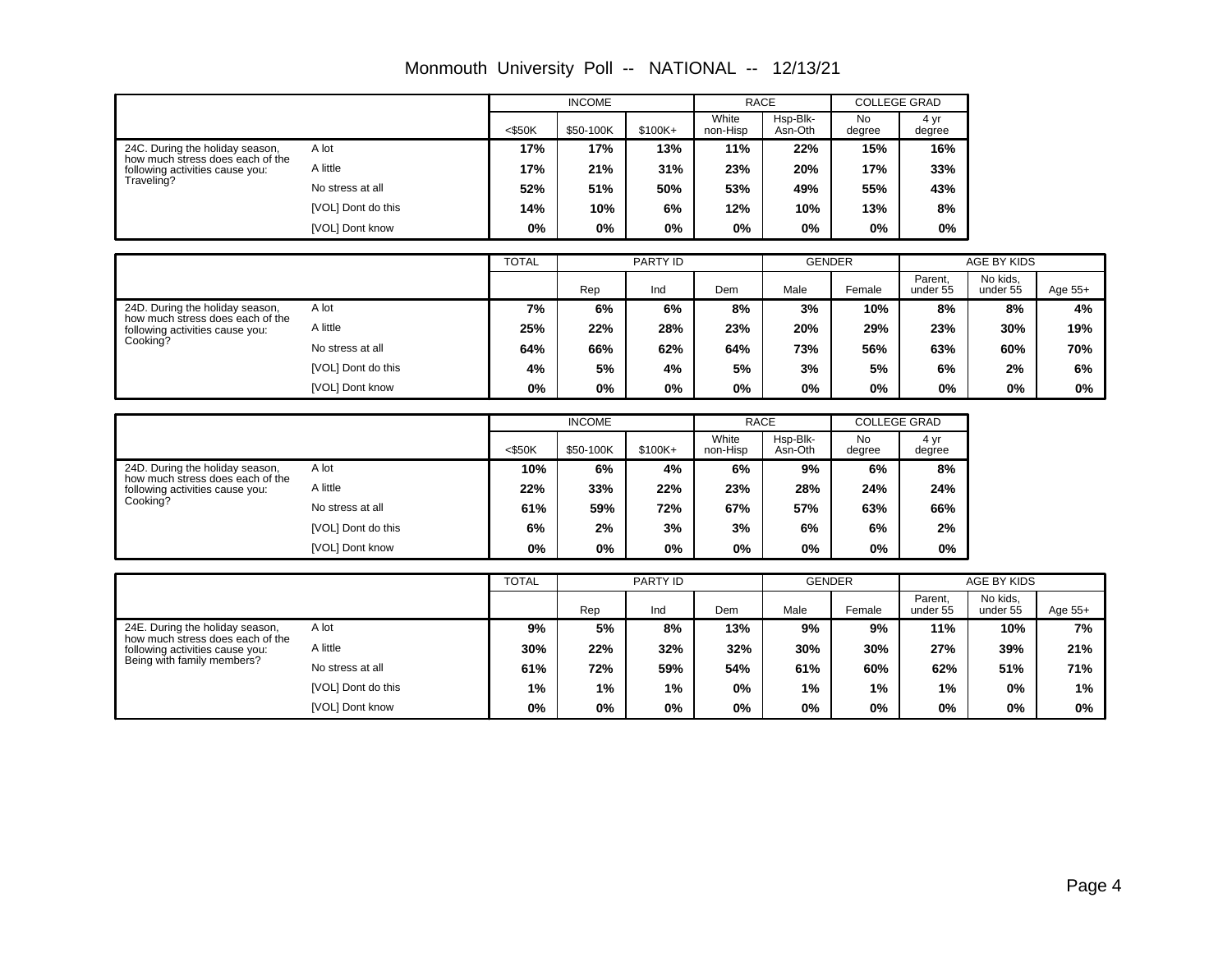|                                                                     |                    |           | <b>INCOME</b> |                   | <b>RACE</b>         |                     | <b>COLLEGE GRAD</b> |     |
|---------------------------------------------------------------------|--------------------|-----------|---------------|-------------------|---------------------|---------------------|---------------------|-----|
|                                                                     | $<$ \$50K          | \$50-100K | $$100K+$      | White<br>non-Hisp | Hsp-Blk-<br>Asn-Oth | <b>No</b><br>degree | 4 yr<br>degree      |     |
| 24E. During the holiday season,                                     | A lot              | 10%       | 5%            | 10%               | 9%                  | 9%                  | 9%                  | 9%  |
| how much stress does each of the<br>following activities cause you: | A little           | 31%       | 32%           | 28%               | 29%                 | 31%                 | 30%                 | 29% |
| Being with family members?                                          | No stress at all   | 59%       | 62%           | 60%               | 61%                 | 59%                 | 60%                 | 61% |
|                                                                     | [VOL] Dont do this | 0%        | $0\%$         | 1%                | $1\%$               | 0%                  | 1%                  | 0%  |
|                                                                     | [VOL] Dont know    | 0%        | 0%            | 0%                | 0%                  | 0%                  | 0%                  | 0%  |
|                                                                     |                    |           |               |                   |                     |                     |                     |     |

Monmouth University Poll -- NATIONAL -- 12/13/21

|                                                                                                    |                                | <b>TOTAL</b> | PARTY ID          |       |     | <b>GENDER</b> |        | AGE BY KIDS         |                      |         |
|----------------------------------------------------------------------------------------------------|--------------------------------|--------------|-------------------|-------|-----|---------------|--------|---------------------|----------------------|---------|
|                                                                                                    |                                |              | Rep<br>Ind<br>Dem |       |     | Male          | Female | Parent.<br>under 55 | No kids,<br>under 55 | Age 55+ |
| 25. And which of the things I just<br>mentioned causes you the most<br>stress during the holidays? | Putting up holiday decorations | 4%           | 6%                | 3%    | 6%  | 5%            | 4%     | 7%                  | 3%                   | 4%      |
|                                                                                                    | Finding the right gifts        | 28%          | 34%               | 29%   | 23% | 27%           | 28%    | 41%                 | 26%                  | 22%     |
|                                                                                                    | Traveling                      | 24%          | 19%               | 27%   | 27% | 26%           | 22%    | 16%                 | 30%                  | 24%     |
|                                                                                                    | Cooking                        | 9%           | 10%               | 8%    | 10% | 4%            | 14%    | 10%                 | 8%                   | 11%     |
|                                                                                                    | Being with family members      | 17%          | 12%               | 14%   | 25% | 21%           | 14%    | 17%                 | 23%                  | 11%     |
|                                                                                                    | [VOL] Other                    | $1\%$        | $0\%$             | 1%    | 0%  | $0\%$         | 1%     | $0\%$               | 1%                   | 1%      |
|                                                                                                    | [VOL] None, no stress          | 16%          | 18%               | 18%   | 11% | 16%           | 16%    | 9%                  | 10%                  | 27%     |
|                                                                                                    | [VOL] Dont know                | $1\%$        | 2%                | $0\%$ | 0%  | 1%            | 1%     | 1%                  | 0%                   | 1%      |

|                                                                                                    |                                | <b>INCOME</b> |           |           | <b>RACE</b>       |                     | <b>COLLEGE GRAD</b> |                |
|----------------------------------------------------------------------------------------------------|--------------------------------|---------------|-----------|-----------|-------------------|---------------------|---------------------|----------------|
|                                                                                                    |                                | $<$ \$50K     | \$50-100K | $$100K +$ | White<br>non-Hisp | Hsp-Blk-<br>Asn-Oth | <b>No</b><br>degree | 4 yr<br>degree |
| 25. And which of the things I just<br>mentioned causes you the most<br>stress during the holidays? | Putting up holiday decorations | 3%            | 5%        | 6%        | 5%                | 4%                  | 4%                  | 5%             |
|                                                                                                    | Finding the right gifts        | 28%           | 29%       | 28%       | 29%               | 26%                 | 26%                 | 31%            |
|                                                                                                    | Traveling                      | 26%           | 25%       | 24%       | 21%               | 28%                 | 22%                 | 29%            |
|                                                                                                    | Cooking                        | 11%           | 10%       | 8%        | 8%                | 11%                 | 10%                 | 8%             |
|                                                                                                    | Being with family members      | 16%           | 17%       | 19%       | 19%               | 16%                 | 18%                 | 15%            |
|                                                                                                    | [VOL] Other                    | $0\%$         | $0\%$     | 1%        | $0\%$             | $1\%$               | 0%                  | 1%             |
|                                                                                                    | [VOL] None, no stress          | 14%           | 14%       | 13%       | 16%               | 14%                 | 19%                 | 10%            |
|                                                                                                    | [VOL] Dont know                | 1%            | 0%        | 1%        | 1%                | 0%                  | 1%                  | $0\%$          |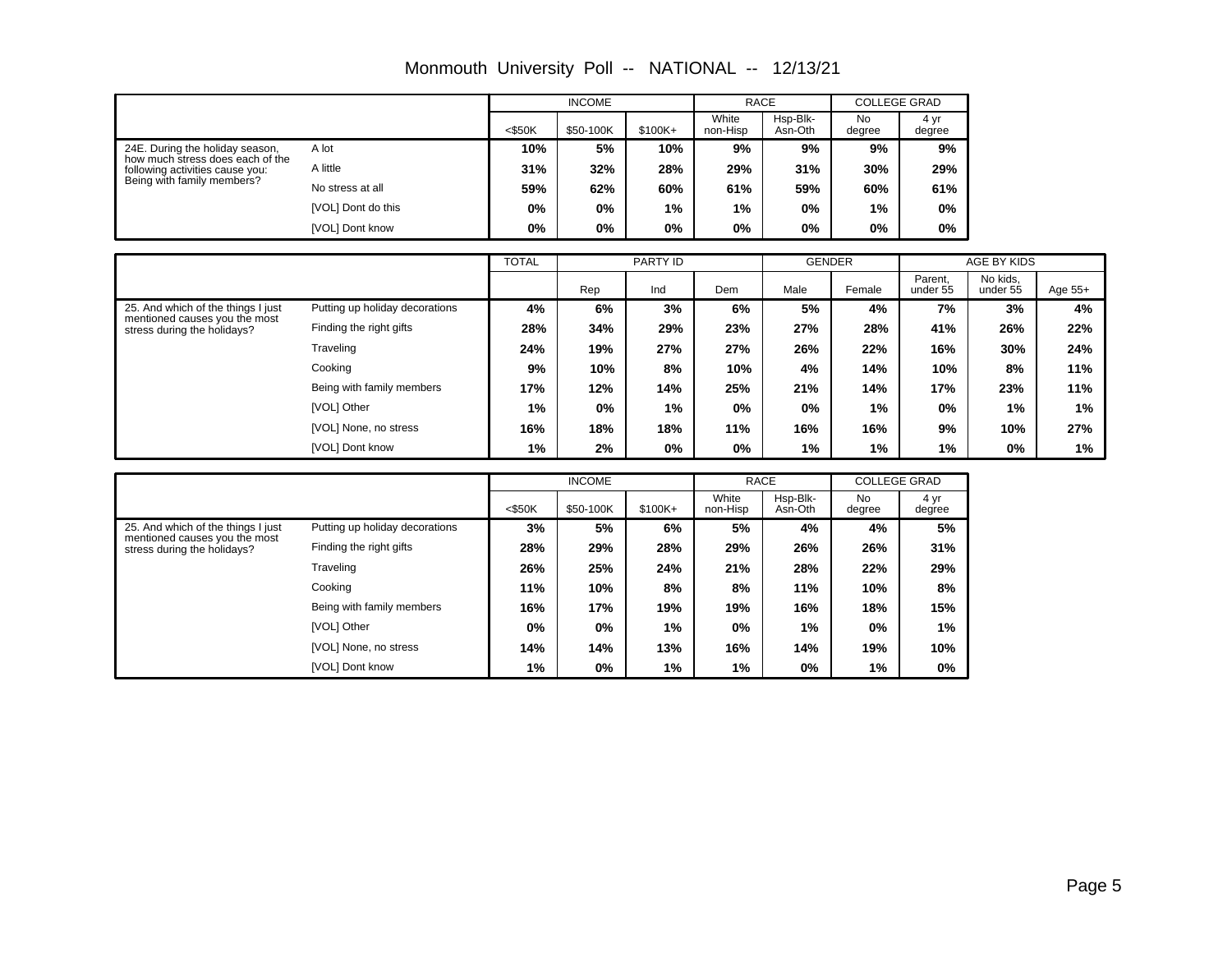|                                                                                                                                       |                                          | <b>TOTAL</b> |               | <b>PARTY ID</b> |                   | <b>GENDER</b>       |                     |                     | AGE BY KIDS          |           |
|---------------------------------------------------------------------------------------------------------------------------------------|------------------------------------------|--------------|---------------|-----------------|-------------------|---------------------|---------------------|---------------------|----------------------|-----------|
|                                                                                                                                       |                                          |              | Rep           | Ind             | Dem               | Male                | Female              | Parent,<br>under 55 | No kids,<br>under 55 | Age 55+   |
| 26. Did you get most of your                                                                                                          | By end of November                       | 22%          | 27%           | 19%             | 21%               | 21%                 | 24%                 | 20%                 | 24%                  | 21%       |
| holiday shopping done by the end<br>of November, will you get most of                                                                 | By December 15                           | 32%          | 30%           | 34%             | 33%               | 32%                 | 32%                 | 31%                 | 32%                  | 33%       |
| it done by December 15th, or will<br>you get most of it done in the 10                                                                | 10 days before Christmas                 | 36%          | 35%           | 38%             | 33%               | 38%                 | 33%                 | 45%                 | 35%                  | 31%       |
| days before Christmas?                                                                                                                | [VOL] After Christmas                    | 0%           | 0%            | 0%              | 0%                | 1%                  | 0%                  | 0%                  | 0%                   | 1%        |
|                                                                                                                                       | [VOL] Do not shop for holidays           | 7%           | 6%            | 7%              | 8%                | 5%                  | 10%                 | 2%                  | 7%                   | 11%       |
|                                                                                                                                       | [VOL] Dont know                          | 2%           | 1%            | 2%              | 4%                | 4%                  | 1%                  | 2%                  | 2%                   | 3%        |
|                                                                                                                                       |                                          |              | <b>INCOME</b> |                 |                   | <b>RACE</b>         | <b>COLLEGE GRAD</b> |                     |                      |           |
|                                                                                                                                       |                                          |              |               |                 | White             | Hsp-Blk-            | <b>No</b>           | 4 yr                |                      |           |
|                                                                                                                                       |                                          | <\$50K       | \$50-100K     | \$100K+         | non-Hisp          | Asn-Oth             | degree              | degree              |                      |           |
| 26. Did you get most of your<br>holiday shopping done by the end                                                                      | By end of November                       | 21%          | 24%           | 23%             | 24%               | 18%                 | 22%                 | 23%                 |                      |           |
| of November, will you get most of<br>it done by December 15th, or will<br>you get most of it done in the 10<br>days before Christmas? | By December 15                           | 25%          | 38%           | 39%             | 37%               | 26%                 | 29%                 | 39%                 |                      |           |
|                                                                                                                                       | 10 days before Christmas                 | 37%          | 37%           | 32%             | 33%               | 41%                 | 37%                 | 33%                 |                      |           |
|                                                                                                                                       | [VOL] After Christmas                    | 0%           | 0%            | 1%              | 0%                | 0%                  | 0%                  | 0%                  |                      |           |
|                                                                                                                                       | [VOL] Do not shop for holidays           | 13%          | 1%            | 5%              | 5%                | 10%                 | 9%                  | 3%                  |                      |           |
|                                                                                                                                       | [VOL] Dont know                          | 4%           | 1%            | 1%              | 1%                | 4%                  | 3%                  | 2%                  |                      |           |
|                                                                                                                                       |                                          | <b>TOTAL</b> | PARTY ID      |                 |                   | <b>GENDER</b>       |                     |                     | AGE BY KIDS          |           |
|                                                                                                                                       |                                          |              | Rep           | Ind             | Dem               | Male                | Female              | Parent,<br>under 55 | No kids,<br>under 55 | Age $55+$ |
| 27A. While shopping for holiday                                                                                                       | More often                               | 34%          | 43%           | 34%             | 27%               | 35%                 | 33%                 | 45%                 | 39%                  | 22%       |
| gifts this year versus holiday<br>seasons before the pandemic,                                                                        | Less often                               | 8%           | 7%            | 6%              | 11%               | 7%                  | 8%                  | 4%                  | 9%                   | 8%        |
| how often have the following<br>situations happened: Shipping                                                                         | About the same                           | 39%          | 29%           | 43%             | 41%               | 41%                 | 37%                 | 40%                 | 34%                  | 44%       |
| delays or packages that have<br>gone missing?                                                                                         | [VOL] Dont know                          | 10%          | 13%           | 8%              | 9%                | 8%                  | 11%                 | 8%                  | 9%                   | 11%       |
|                                                                                                                                       | Do not shop for\before holidays<br>[Q26] | 10%          | 8%            | 10%             | 12%               | 9%                  | 12%                 | 4%                  | 9%                   | 15%       |
|                                                                                                                                       |                                          |              | <b>INCOME</b> |                 |                   | <b>RACE</b>         |                     | <b>COLLEGE GRAD</b> |                      |           |
|                                                                                                                                       |                                          | $<$ \$50K    | \$50-100K     | $$100K+$        | White<br>non-Hisp | Hsp-Blk-<br>Asn-Oth | No<br>degree        | 4 yr<br>degree      |                      |           |
| 27A. While shopping for holiday                                                                                                       | More often                               | 32%          | 38%           | 34%             | 35%               | 33%                 | 32%                 | 37%                 |                      |           |
| gifts this year versus holiday<br>seasons before the pandemic,                                                                        | Less often                               | 6%           | 11%           | 7%              | 6%                | 11%                 | 8%                  | 6%                  |                      |           |
| how often have the following<br>situations happened: Shipping                                                                         | About the same                           | 34%          | 40%           | 46%             | 41%               | 35%                 | 36%                 | 45%                 |                      |           |
| delays or packages that have<br>gone missing?                                                                                         | [VOL] Dont know                          | 10%          | 10%           | 6%              | 11%               | 7%                  | 11%                 | 6%                  |                      |           |

**18% 1% 6% 7% 14% 13% 5% 10% 10% 6% 11% 7% 11% 6% 34% 40% 46% 41% 35% 36% 45%**

Do not shop for\before holidays [Q26]

Monmouth University Poll -- NATIONAL -- 12/13/21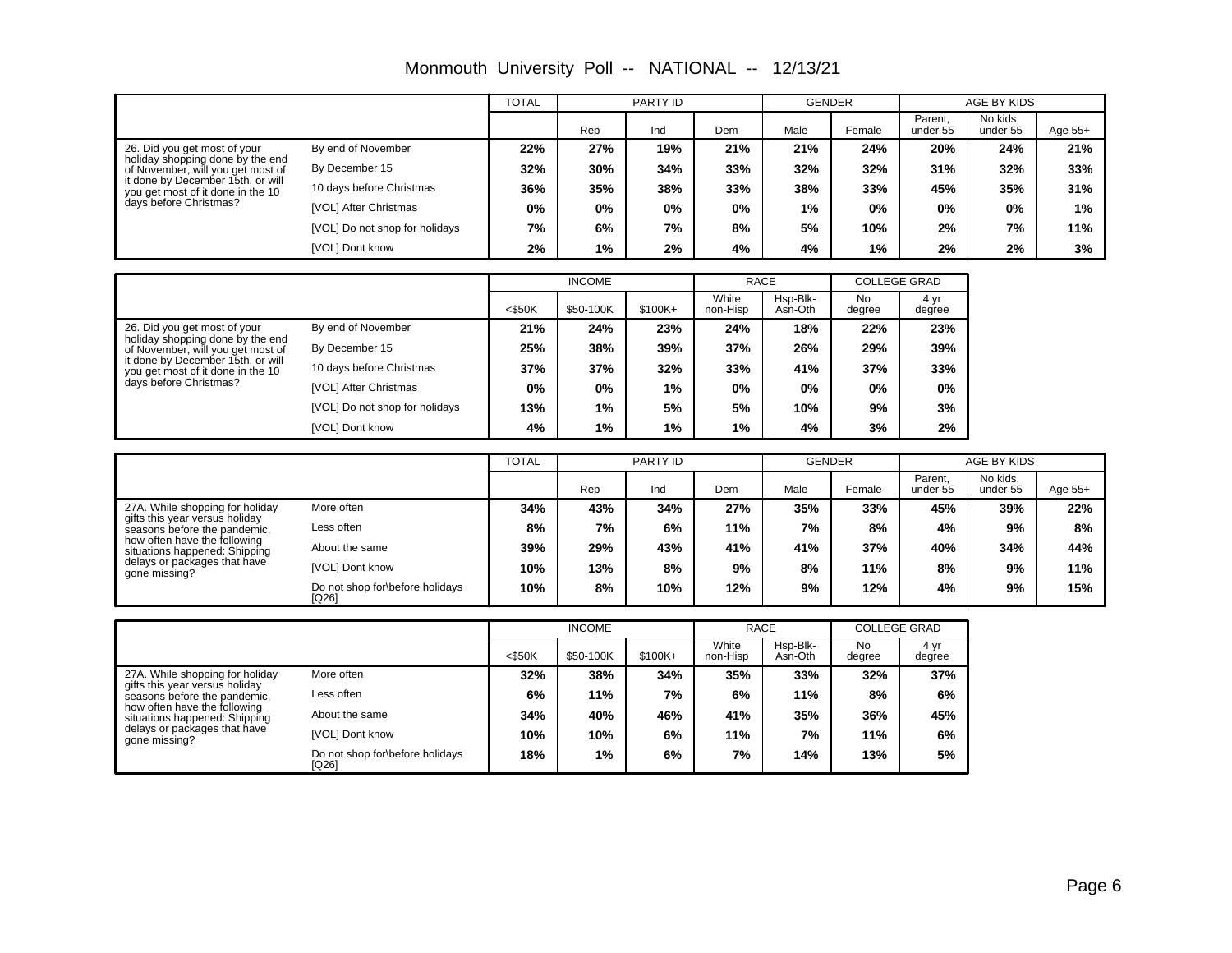|                                                                                                                                  |                                          | <b>TOTAL</b> |               | <b>PARTY ID</b>                                                                                                                                                                                                                                                                                                                                                                                         |                   | <b>GENDER</b>       |                     |                           | AGE BY KIDS          |         |
|----------------------------------------------------------------------------------------------------------------------------------|------------------------------------------|--------------|---------------|---------------------------------------------------------------------------------------------------------------------------------------------------------------------------------------------------------------------------------------------------------------------------------------------------------------------------------------------------------------------------------------------------------|-------------------|---------------------|---------------------|---------------------------|----------------------|---------|
|                                                                                                                                  |                                          |              | Rep           | Ind                                                                                                                                                                                                                                                                                                                                                                                                     | Dem               | Male                | Female              | Parent,<br>under 55       | No kids.<br>under 55 | Age 55+ |
| 27B. While shopping for holiday                                                                                                  | More often                               | 41%          | 49%           | 45%                                                                                                                                                                                                                                                                                                                                                                                                     | 30%               | 43%                 | 38%                 | 45%                       | 49%                  | 30%     |
| gifts this year versus holiday<br>seasons before the pandemic,<br>how often have the following<br>situations happened: Items you | Less often                               | 7%           | 2%            | 7%                                                                                                                                                                                                                                                                                                                                                                                                      | 11%               | 6%                  | 8%                  | 7%                        | 7%                   | 7%      |
|                                                                                                                                  | About the same                           | 32%          | 28%           | 30%                                                                                                                                                                                                                                                                                                                                                                                                     | 39%               | 35%                 | 29%                 | 36%                       | 24%                  | 39%     |
| want have been out of stock<br>online?                                                                                           | [VOL] Dont know                          | 10%          | 13%           | 8%                                                                                                                                                                                                                                                                                                                                                                                                      | 8%                | 7%                  | 13%                 | 8%                        | 11%                  | 10%     |
|                                                                                                                                  | Do not shop for before holidays<br>[Q26] | 10%          | 8%            | 10%                                                                                                                                                                                                                                                                                                                                                                                                     | 12%               | 9%                  | 12%                 | 4%                        | 9%                   | 15%     |
|                                                                                                                                  |                                          |              | <b>INCOME</b> |                                                                                                                                                                                                                                                                                                                                                                                                         |                   |                     |                     |                           |                      |         |
|                                                                                                                                  |                                          | $<$ \$50K    | \$50-100K     | $$100K+$                                                                                                                                                                                                                                                                                                                                                                                                | White<br>non-Hisp | Hsp-Blk-<br>Asn-Oth | <b>No</b><br>degree | 4 <sub>vr</sub><br>degree |                      |         |
| 27B. While shopping for holiday                                                                                                  | More often                               | 37%          | 48%           | 42%                                                                                                                                                                                                                                                                                                                                                                                                     | 41%               | 43%                 | 38%                 | 47%                       |                      |         |
| gifts this year versus holiday<br>seasons before the pandemic.                                                                   | Less often                               | 6%           | 9%            | 7%                                                                                                                                                                                                                                                                                                                                                                                                      | 5%                | 10%                 | 8%                  | 5%                        |                      |         |
| situations happened: Items you                                                                                                   | About the same                           | 31%          | 30%           | 38%                                                                                                                                                                                                                                                                                                                                                                                                     | 37%               | 24%                 | 29%                 | 37%                       |                      |         |
| how often have the following<br>want have been out of stock<br>online?                                                           | [VOL] Dont know                          | 9%           | 11%           | 7%                                                                                                                                                                                                                                                                                                                                                                                                      | 11%               | 8%                  | 12%                 | 6%                        |                      |         |
|                                                                                                                                  | Do not shop for before holidays<br>[Q26] | 18%          | 1%            | <b>RACE</b><br><b>COLLEGE GRAD</b><br>6%<br>7%<br>14%<br>5%<br>13%<br>PARTY ID<br><b>AGE BY KIDS</b><br><b>GENDER</b><br>Parent,<br>No kids,<br>Ind<br>Dem<br>Male<br>under 55<br>under 55<br>Female<br>52%<br>35%<br>47%<br>45%<br>56%<br>51%<br>5%<br>6%<br>9%<br>7%<br>7%<br>7%<br>26%<br>40%<br>32%<br>30%<br>31%<br>29%<br>6%<br>4%<br>5%<br>6%<br>4%<br>4%<br>9%<br>9%<br>10%<br>12%<br>12%<br>4% |                   |                     |                     |                           |                      |         |
|                                                                                                                                  |                                          | <b>TOTAL</b> |               |                                                                                                                                                                                                                                                                                                                                                                                                         |                   |                     |                     |                           |                      |         |
|                                                                                                                                  |                                          |              |               |                                                                                                                                                                                                                                                                                                                                                                                                         |                   |                     |                     |                           |                      |         |
|                                                                                                                                  |                                          |              | Rep           |                                                                                                                                                                                                                                                                                                                                                                                                         |                   |                     |                     |                           |                      | Age 55+ |
| 27C. While shopping for holiday<br>gifts this year versus holiday                                                                | More often                               | 46%          | 52%           |                                                                                                                                                                                                                                                                                                                                                                                                         |                   |                     |                     |                           |                      | 34%     |
| seasons before the pandemic.                                                                                                     | Less often                               | 7%           | 6%            |                                                                                                                                                                                                                                                                                                                                                                                                         |                   |                     |                     |                           |                      | 8%      |
| how often have the following<br>situations happened: Items you                                                                   | About the same                           | 31%          | 28%           |                                                                                                                                                                                                                                                                                                                                                                                                         |                   |                     |                     |                           |                      | 34%     |
| want have been out of stock in<br>stores?                                                                                        | [VOL] Dont know                          | 6%           | 6%            |                                                                                                                                                                                                                                                                                                                                                                                                         |                   |                     |                     |                           |                      | 9%      |
|                                                                                                                                  | Do not shop for before holidays<br>[Q26] | 10%          | 8%            |                                                                                                                                                                                                                                                                                                                                                                                                         |                   |                     |                     |                           |                      | 15%     |
|                                                                                                                                  |                                          |              |               |                                                                                                                                                                                                                                                                                                                                                                                                         |                   |                     |                     |                           |                      |         |

# Monmouth University Poll -- NATIONAL -- 12/13/21

|                                                                                                   |                                          | <b>INCOME</b> |           |           | <b>RACE</b>       |                     | <b>COLLEGE GRAD</b> |                |
|---------------------------------------------------------------------------------------------------|------------------------------------------|---------------|-----------|-----------|-------------------|---------------------|---------------------|----------------|
|                                                                                                   |                                          | $<$ \$50K     | \$50-100K | $$100K +$ | White<br>non-Hisp | Hsp-Blk-<br>Asn-Oth | No<br>degree        | 4 yr<br>degree |
| 27C. While shopping for holiday<br>gifts this year versus holiday<br>seasons before the pandemic. | More often                               | 43%           | 51%       | 50%       | 45%               | 50%                 | 46%                 | 48%            |
|                                                                                                   | Less often                               | 7%            | 7%        | 8%        | 6%                | 8%                  | 7%                  | 6%             |
| how often have the following<br>situations happened: Items you                                    | About the same                           | 25%           | 37%       | 31%       | 36%               | 24%                 | 29%                 | 35%            |
| want have been out of stock in<br>stores?                                                         | [VOL] Dont know                          | 7%            | 4%        | 5%        | 6%                | 4%                  | 5%                  | 6%             |
|                                                                                                   | Do not shop for before holidays<br>[Q26] | 18%           | $1\%$     | 6%        | 7%                | 14%                 | 13%                 | 5%             |